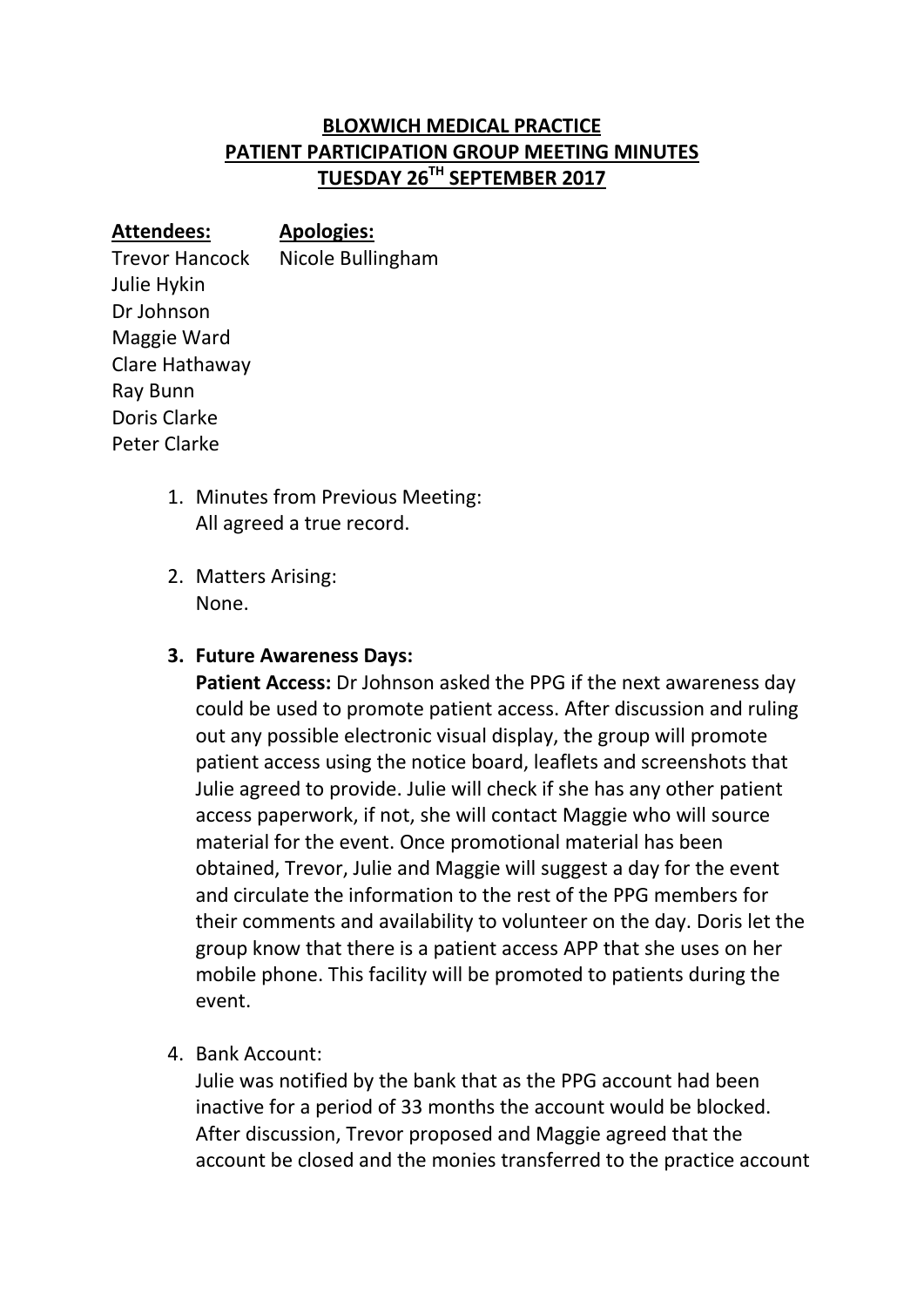and ring fenced for future withdrawal when needed. Trevor and Julie will go to the bank and close the account. Maggie is to draft a letter regarding this matter for the PPG's audit purposes.

5. Friends and Family Test:







A reminder and a supply of cards will be sent to all BMP staff prior to the last Thursday each month to try and increase the dwindling amount of cards completed each month.

6. NAPP Bulletin June 2017:

Despite the PPG choosing not to subscribe to NAPP a monthly bulletin is still being received. Maggie will ensure that copies of future bulletins are also sent to new members Doris and Peter.

7. Joint Medicines Management Committee (JMMC) approved guidelines for self-care.

The JMMC have proposed that medications with limited value are no longer to be given on prescription, but passed to patients for them to self-care.

Possibly one PPG member may be able to attend the next consultation meeting on Thursday 28.9.17.

This matter was raised at the last PPLG and will be discussed further.



8. Pharmacy 2U Leaflet:

A Pharmacy 2U leaflet was received by Trevor's wife in the post. This leaflet has BMP on it which could indicate, incorrectly, that it is promoted by BMP. Maggie will ring the company to have BMP removed from their leaflet.

9. Any Other Business: Nursing Cover: